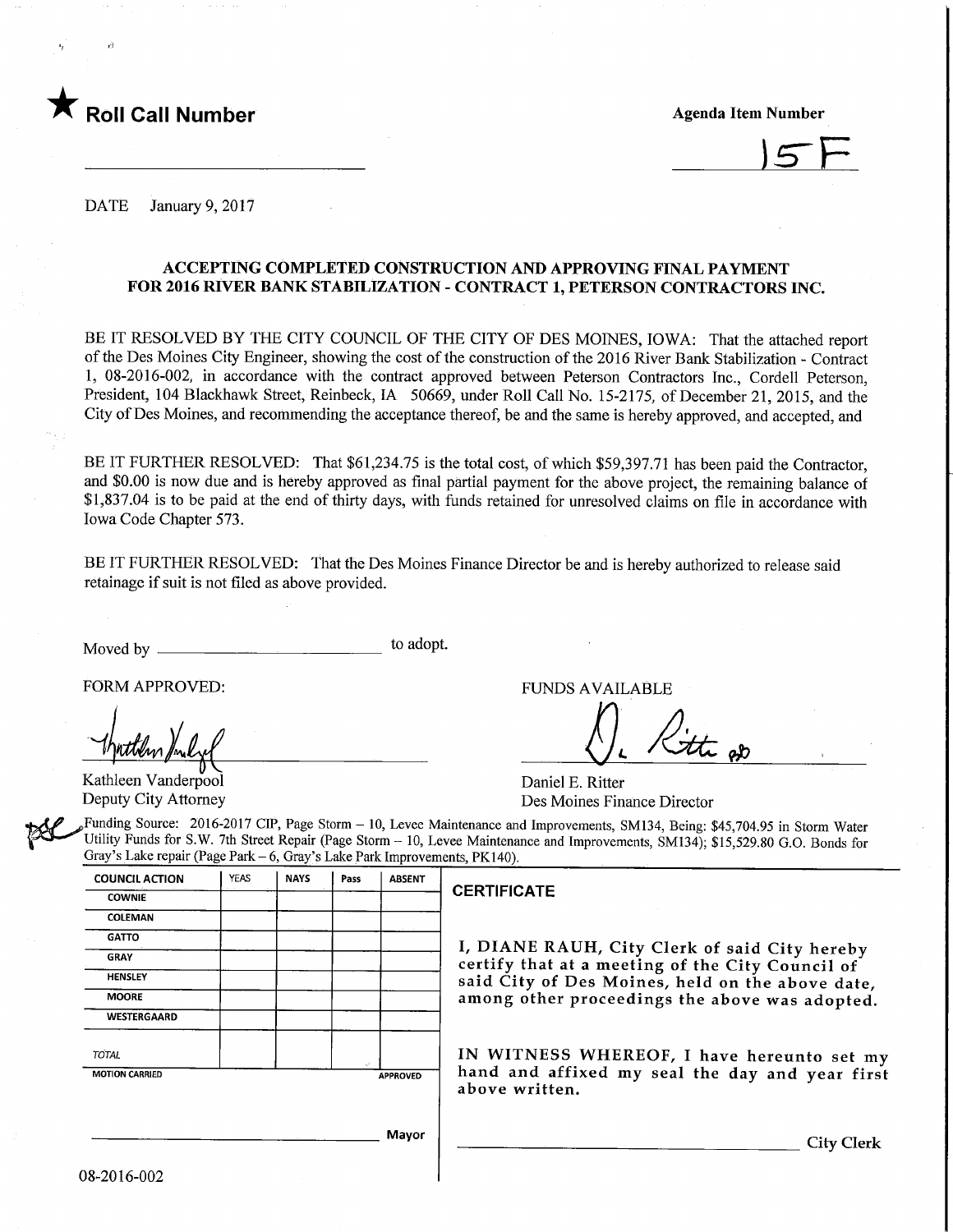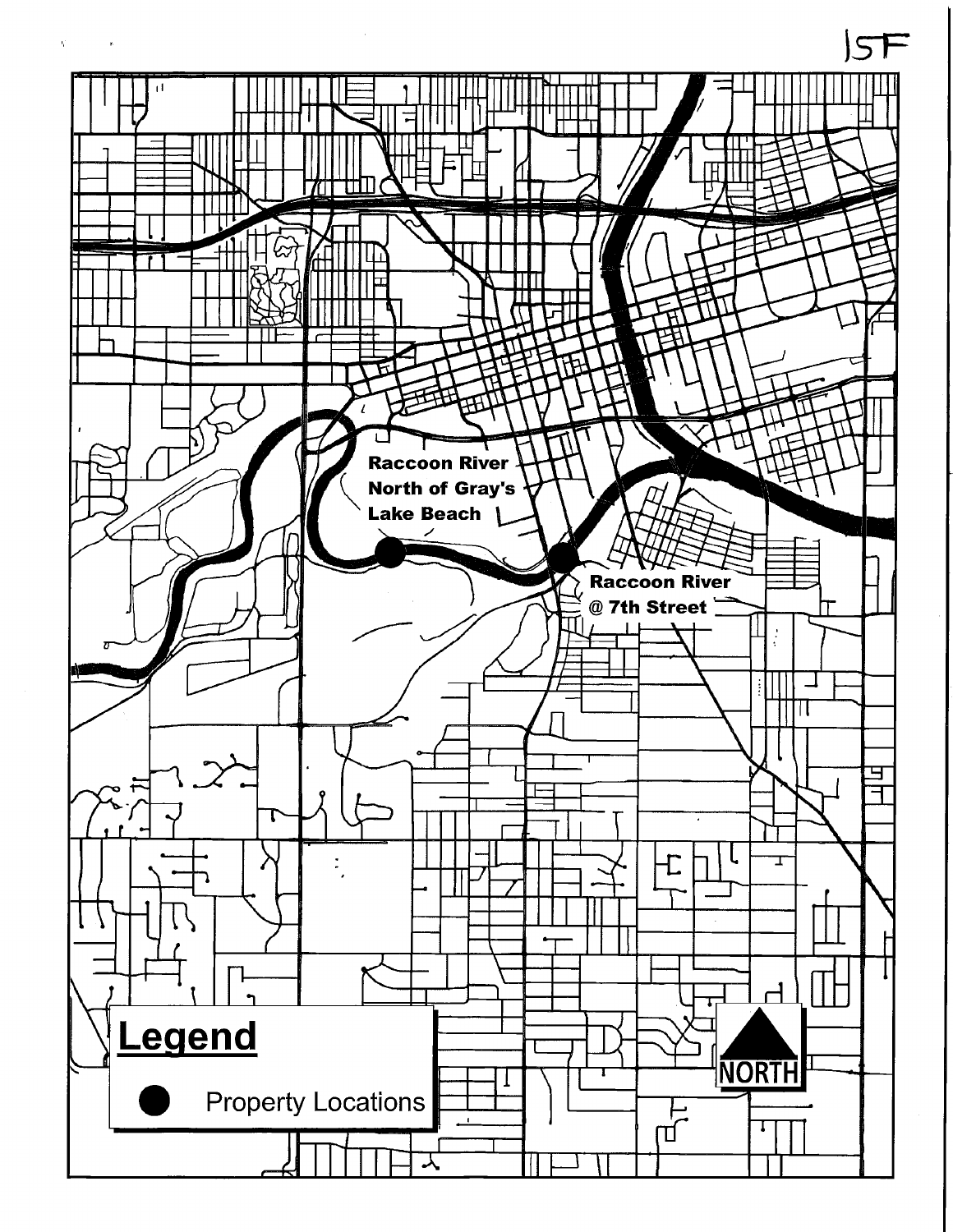## ENGINEERING DEPARTMENT CITY OF DES MOINES, IOWA

 $\mathbf{q}^{\prime}$ 

 $\sim 10^7$ 



# PROJECT SUMMARY

# 2016 River Bank Stabilization - Contract 1

# Activity ID 08-2016-002

On December 21, 2015, under Roll Call No. 15-2175, the Council awarded the contract for the above improvements to Peterson Contractors Inc., in the amount of \$70,000.00. Tabulated below is a history of project change orders.

 $\hat{\boldsymbol{\beta}}$ 

| Change<br>Order No. | <b>Initiated By</b> | <b>Description</b>                                                                     | Amount       |
|---------------------|---------------------|----------------------------------------------------------------------------------------|--------------|
|                     | Engineering         | 11/17/2016<br>This change order adjusts plan quantities to the as-built<br>quantities. | \$(8,765.25) |
|                     |                     | <b>Original Contract Amount</b>                                                        | \$70,000.00  |
|                     |                     | <b>Total Change Orders</b>                                                             | \$(8,765.25) |
|                     |                     | <b>Percent of Change Orders to Original Contract</b>                                   | $(12.52)\%$  |
|                     |                     | <b>Total Contract Amount</b>                                                           | \$61,234.75  |
|                     |                     |                                                                                        |              |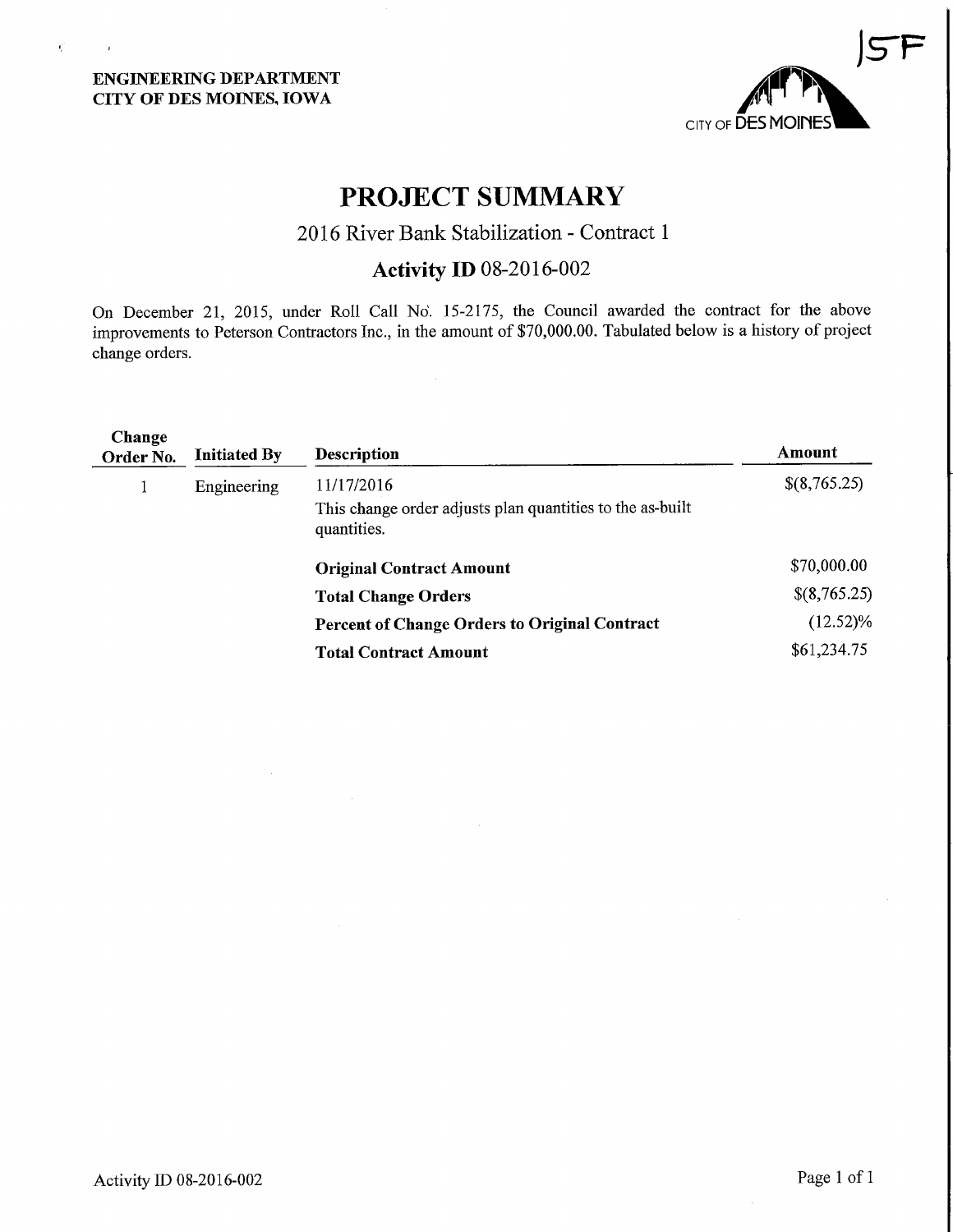

#### AGENDA HEADING:

Accepting completed construction and approving final payment for the 2016 River Bank Stabilization - Contract 1, Peterson Contractors Inc.

#### SYNOPSIS:

Approve the Engineer's Certification of Completion, accept construction of said improvement, and authorize final payment to the contractor.

#### FISCAL IMPACT:

Amount: \$61,234.75 As-Built Contract Cost

Funding Source: 2016-2017 CIP, Page Storm - 10, Levee Maintenance and Improvements, SM134, Being: \$45,704.95 in Storm Water Utility Funds for S.W. 7th Street Repair (Page Storm - 10, Levee Maintenance and Improvements, SM134); \$15,529.80 G.O. Bonds for Gray's Lake repair (Page Park - 6, Gray's Lake Park Improvements, PK140).

#### CERTIFICATION OF COMPLETION:

On December 21, 2015, under Roll Call No. 15-2175, the City Council awarded a contract to Peterson Contractors Inc., Cordell Peterson, President, 104 Blackhawk Street, Reinbeck, IA 50669 for the construction of the following improvement:

2016 River Bank Stabilization - Contract 1, 08-2016-002

The improvement includes river bank stabilization construction including clearing and grubbing, bank grading and shaping, Class D riprap, seeding, and other incidental items; all in accordance with the contract documents including Plan File Nos. 570-079/087, located at the following two locations: Raccoon River near S.W. 7th Street and Raccoon River near Gray's Lake beach, Des Moines, Iowa.

I hereby certify that the construction of said 2016 River Bank Stabilization - Contract 1, Activity ID 08-2016-002, has been completed in substantial compliance with the terms of said contract, and I hereby recommend that the work be accepted. The work commenced on April 19, 2016, and was completed on December 12,2016.

 $\mathbf{1}$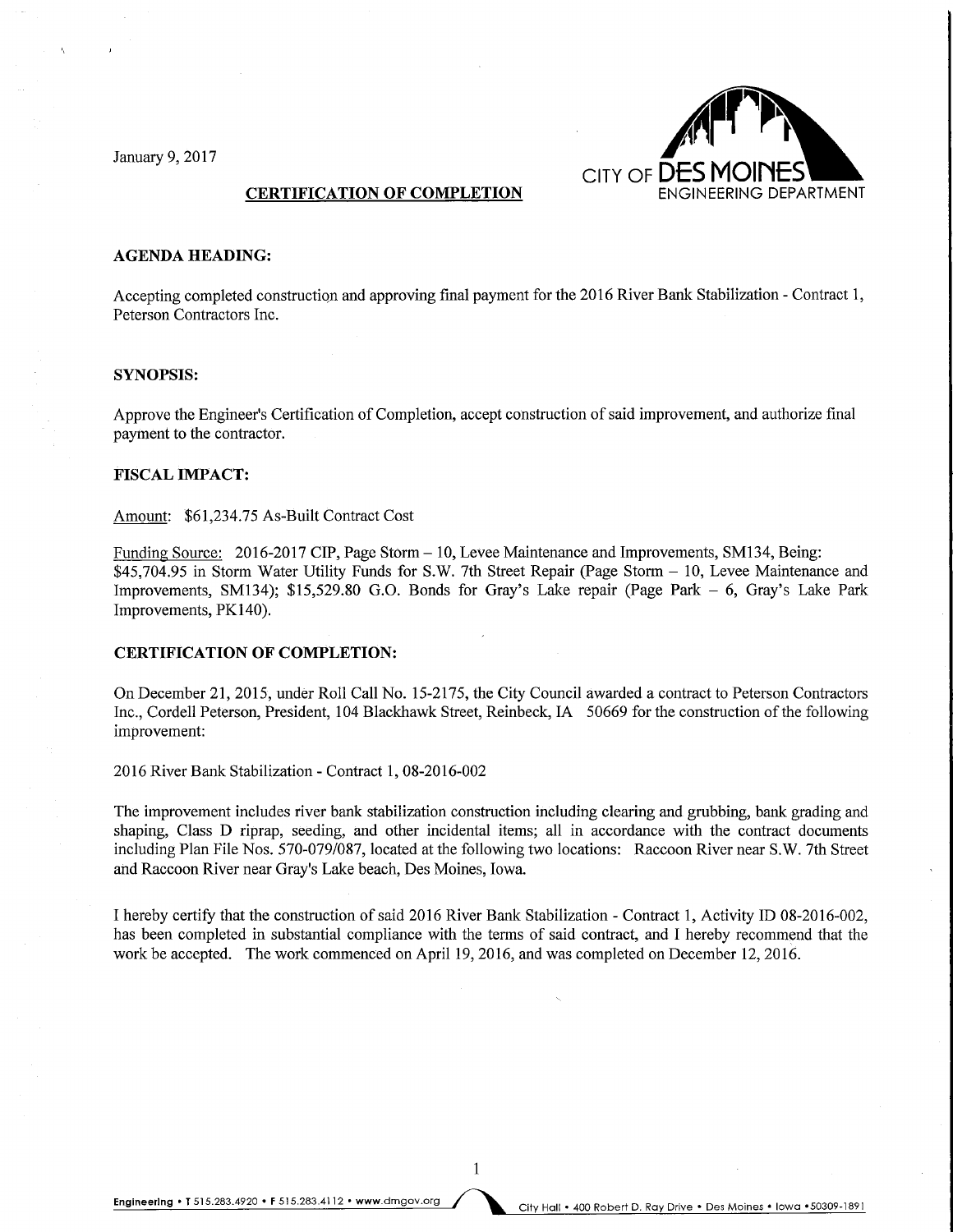I further certify that \$61,234.75 is the total cost of said improvement, of which \$59,397.71 has been paid the Contractor and \$0.00 is now due and is hereby approved as final partial payment for the above project, the remaining balance of \$1,837.04 is to be paid at the end of thirty days, with funds retained for unresolved claims on file in accordance with Iowa Code Chapter 573. The amount of completed work is shown on the attached Estimate of Construction Completed.

Pamela SCoolsey RD

Pamela S. Cooksey, P.E. Des Moines City Engineer